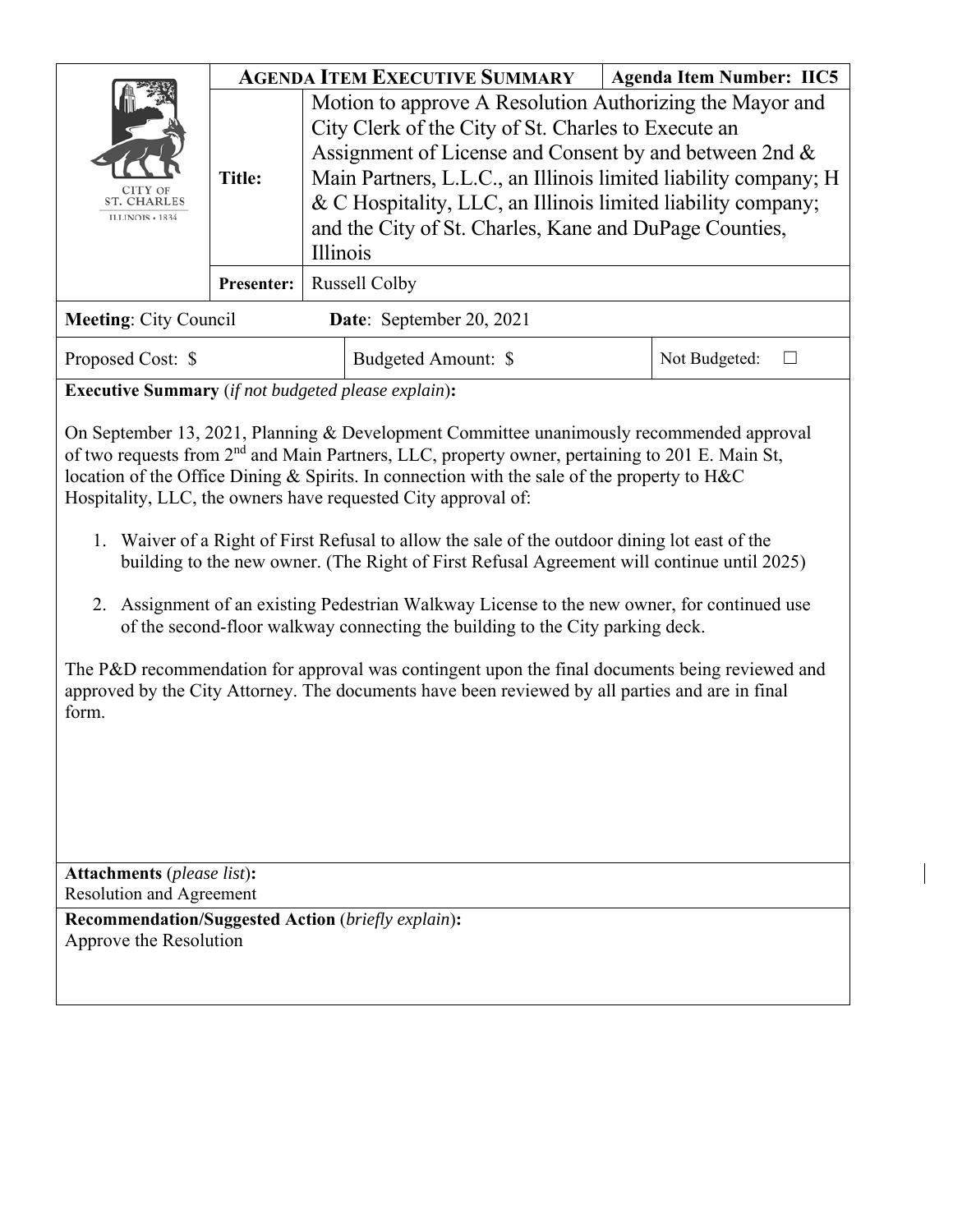**City of St. Charles, Illinois Resolution No. 2021-**

# **A Resolution Authorizing the Mayor and City Clerk of the City of St. Charles to Execute an Assignment of License and Consent by and between 2nd & Main Partners, L.L.C., an Illinois limited liability company; H & C Hospitality, LLC, an Illinois limited liability company; and the City of St. Charles, Kane and DuPage Counties, Illinois**

**Presented & Passed by the City Council on** 

BE IT RESOLVED by the City Council of the City of St. Charles, Kane and DuPage Counties, Illinois, that the Mayor and City Clerk be and the same are hereby authorized to execute that certain Assignment of License and Consent, in substantially the form attached hereto and incorporated herein as Exhibit "A", by and on behalf of the City of St. Charles.

**Presented** to the City Council of the City of St. Charles, Illinois this 20th day of September, 2021.

**Passed** by the City Council of the City of St. Charles, Illinois this 20th day of September, 2021.

**Approved** by the Mayor of the City of St. Charles, Illinois this 20th day of September, 2021.

Mayor Lora A. Vitek

 $\mathcal{L}_\text{max}$  and  $\mathcal{L}_\text{max}$  and  $\mathcal{L}_\text{max}$  and  $\mathcal{L}_\text{max}$ 

ATTEST:

City Clerk

COUNCIL VOTE:

Ayes: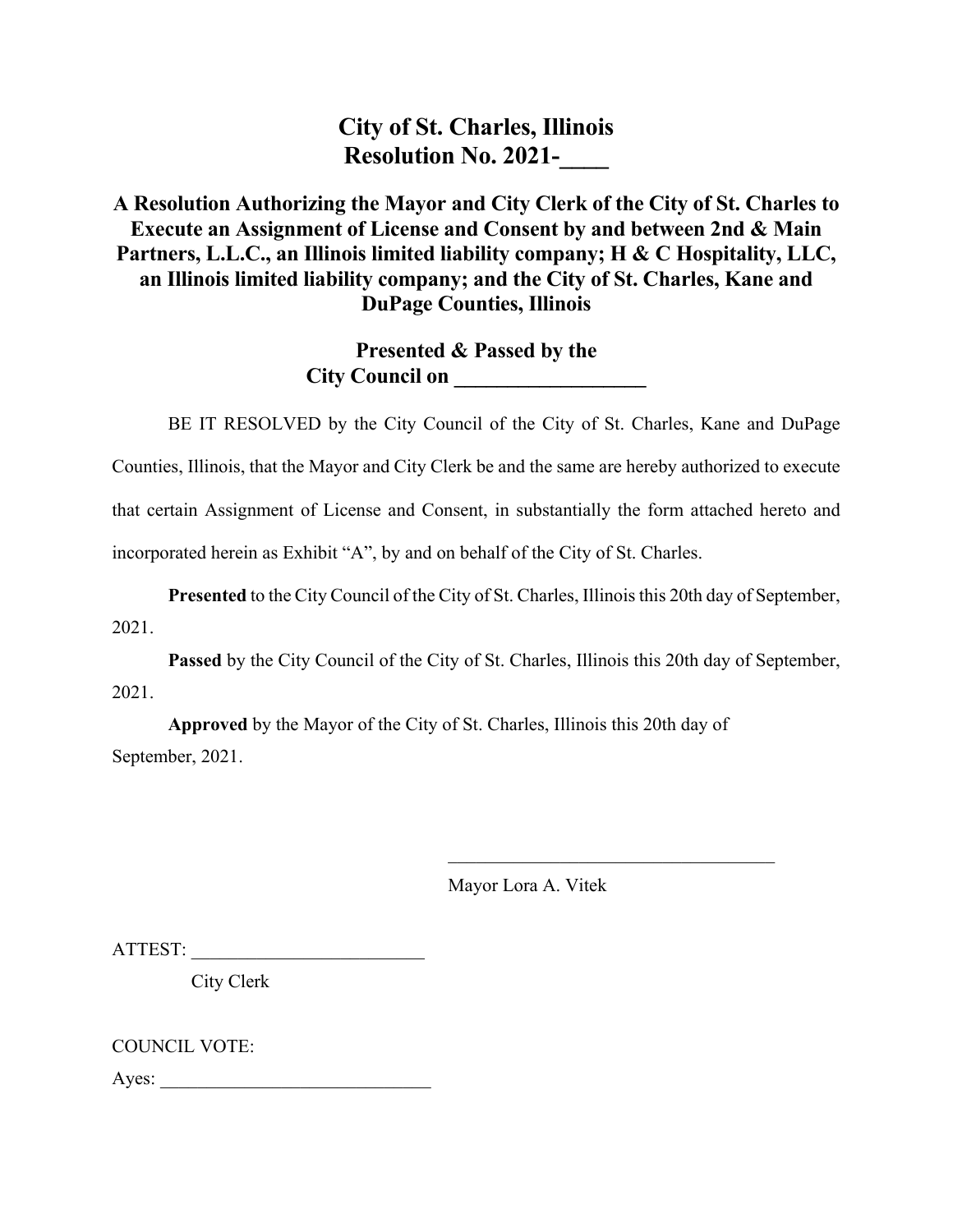| Nays:    |  |  |  |
|----------|--|--|--|
| Abstain: |  |  |  |

Absent: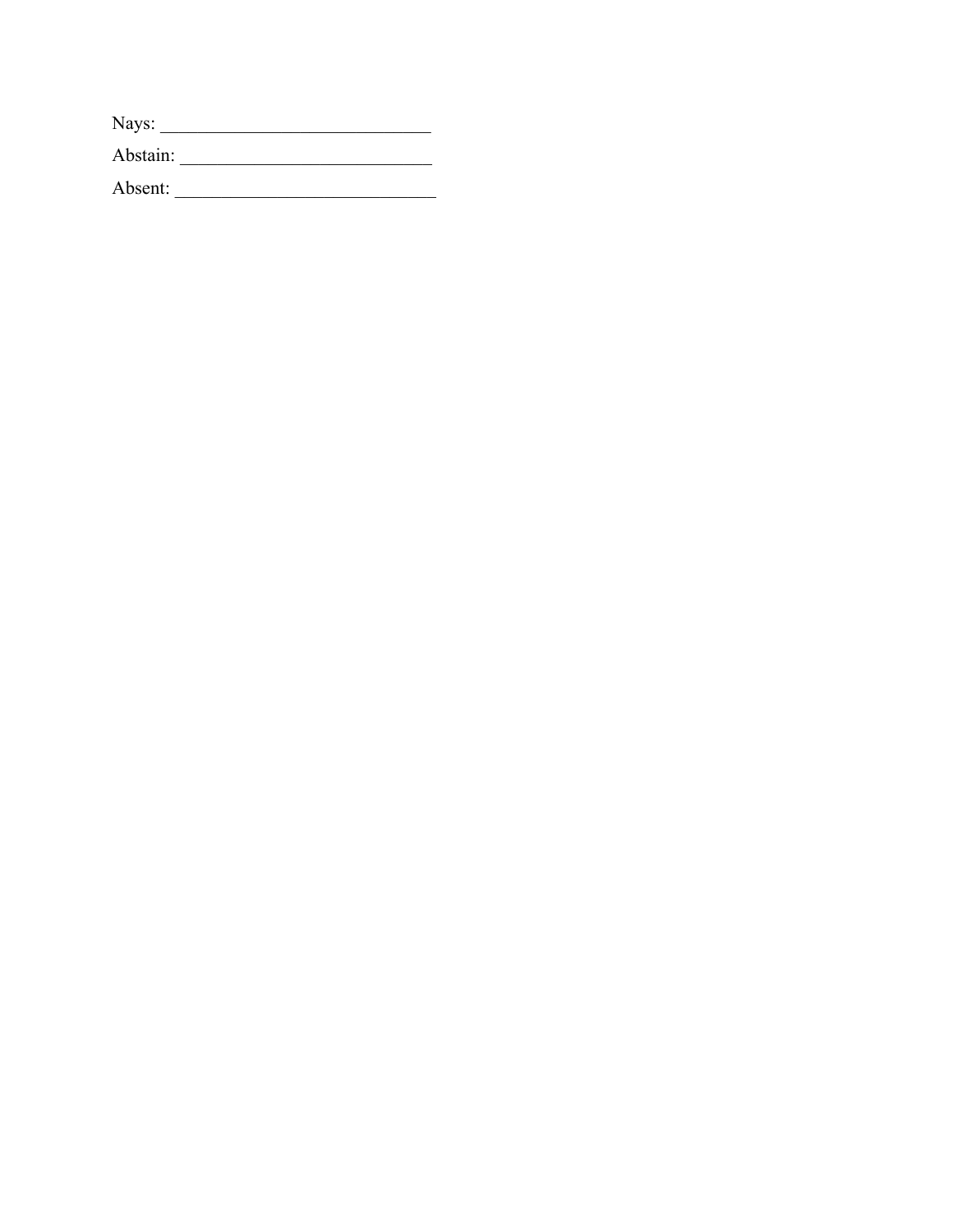## **EXHIBIT A**

### **ASSIGNMENT AND ASSUMPTION OF LICENSE AND CONSENT**

THIS ASSIGNMENT AND ASSUMPTION OF LICENSE AND CONSENT ("*Assignment*  Agreement") is entered into this \_\_\_\_\_\_\_\_ day of \_\_\_\_\_\_\_\_\_\_\_\_\_\_, 2021, by and between 2<sup>ND</sup> & MAIN PARTNERS, LLC, an Illinois limited liability company ("*Assignor*"), H & C HOSPITALITY, LLC, an Illinois limited liability company ("*Assignee*"), and the CITY OF ST. CHARLES, an Illinois municipal corporation ("*City*").

#### **RECITALS**

Assignor is the Licensee under that certain License Agreement, dated February 11, 1999, approved pursuant to City Ordinance No. 1999‐M‐76 and recorded as Document No. 1999K118674 on December 17, 1999, in Kane County, Illinois ("*License Agreement*"), with the City as Licensor, pursuant to which License Agreement the City has licensed to Assignor the use of certain property owned by the City for the construction, utilization and maintenance of an elevated pedestrian walkway to provide ingress and egress to adjacent property owned by Assignor and as more fully described in the License Agreement.

Assignor desires to assign to Assignee, and Assignee desires to accept the assignment from Assignor of the License Agreement.

Whereas, in connection with the Assignment Agreement herein, the City has been requested to consent to the assignment of the License Agreement from Assignor to Assignee.

NOW, THEREFORE, in consideration of the foregoing recitals which by reference are incorporated herein and other good and valuable consideration, the receipt and sufficiency of which are hereby acknowledged, the parties agree as follows:

1. Assignment. Assignor transfers, assigns and sets over to Assignee all of the right, title and interest of Assignor in and to the License Agreement, effective as of \_\_\_\_\_\_\_\_\_\_\_\_\_\_\_\_\_\_\_\_\_\_\_\_\_\_\_\_, 2021 ("*Effective Date*").

2. Assumption. Assignee, for itself and its successors and assigns, hereby assumes and agrees to perform and be bound by all of the covenants, agreements, provisions, conditions and obligations of the Licensee under the License Agreement. Nothing contained in this Assignment Agreement shall be deemed to amend, modify or alter in any way the terms, covenants and conditions set forth in the License Agreement.

1014397\_1

1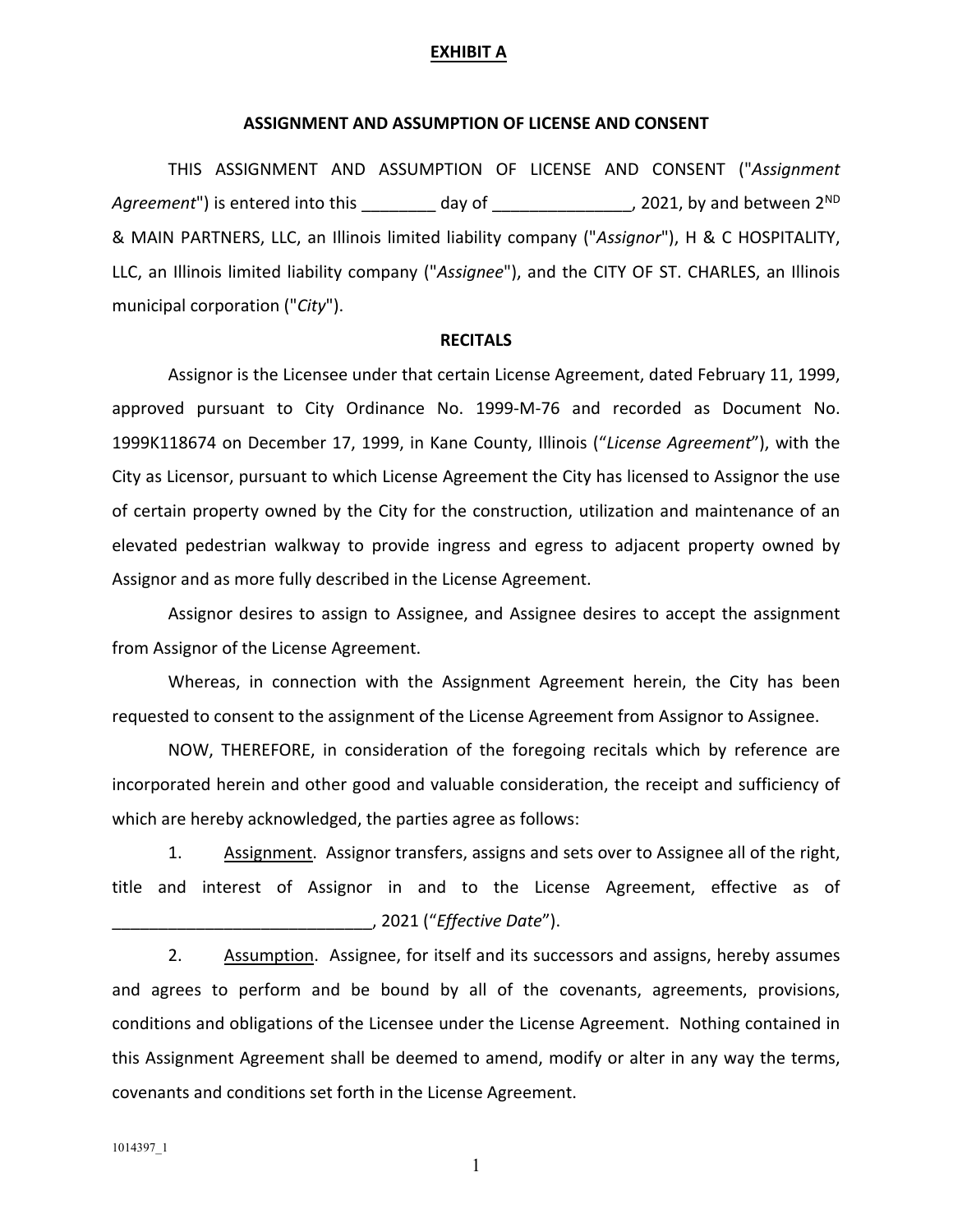3. Indemnification of Assignee. Assignor shall indemnify, defend and hold harmless Assignee and its directors, officers, members, partners, shareholders, affiliates, agents, employees, successors and assigns from and against any and all loss, damage, cost, liability, expense, claims, suits, or proceedings (including, without limitation, reasonable attorneys' fees, paralegal fees and costs) attributable to any obligations and liabilities that arise or accrue under the License Agreement prior to the Effective Date.

4. Indemnification of Assignor. Assignee shall indemnify, defend and hold harmless Assignor and its directors, officers, members, partners, shareholders, affiliates, agents, employees, successors and assigns from and against any and all loss, damage, cost, liability, expense, claims, suits, or proceedings (including, without limitation, reasonable attorneys' fees, paralegal fees and costs) attributable to any obligations and liabilities that arise or accrue under the License Agreement on or after the Effective Date.

5. Consent. The City hereby consents to the assignment made in Paragraph 1 above of the License Agreement and the acceptance and assumption made in Paragraph 2 above; provided that, notwithstanding, such consent:

a. Assignor is not released or discharged from any liability or obligation of the Licensee arising or occurring under the License Agreement, prior to the Effective Date, but shall thereafter be released from any and all claims arising or occurring after the Effective Date; and

b. The City's consent is limited to the assignment and assumption herein made and shall not relieve Assignee from its obligation to obtain the consent of the City to any future assignment, in whole or in part, of the interest of the Licensee under the License Agreement.

6. Notice Address. Any notices to Assignee shall be effective when served to Assignee at the following address in accordance with the terms of the License Agreement:

H & C Hospitality, LLC

\_\_\_\_\_\_\_\_\_\_\_\_\_\_\_\_\_\_\_\_\_\_\_\_\_\_\_\_\_\_\_\_ E-Mail:

\_\_\_\_\_\_\_\_\_\_\_\_\_\_\_\_\_\_\_\_\_\_\_\_\_\_\_\_\_\_\_\_

1014397\_1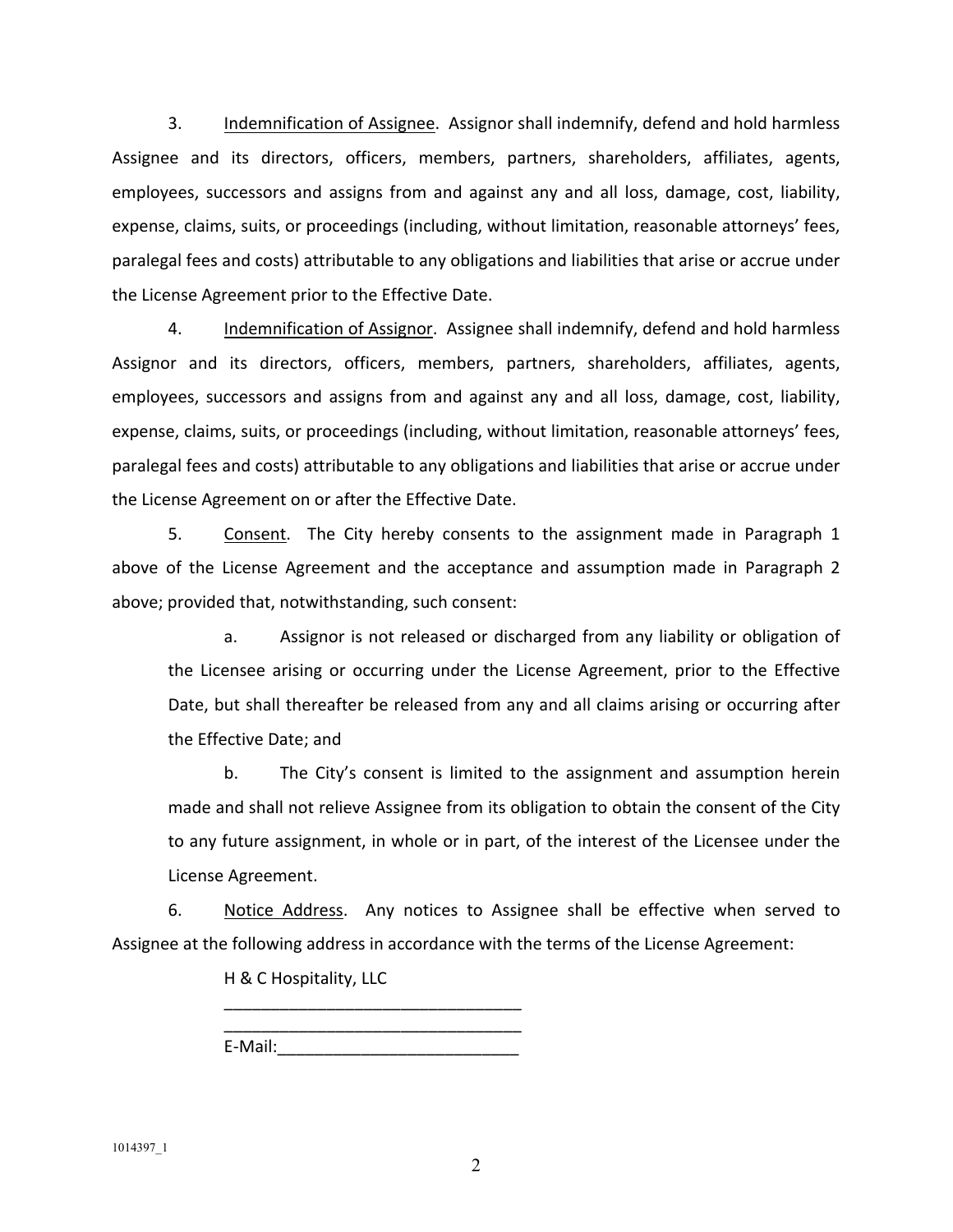7. Definitions. Any term which is capitalized, but not defined in this Assignment Agreement, which is capitalized and defined in the License Agreement, shall have the same meaning for purposes of this Assignment Agreement as it has for purposes of the License Agreement.

8. Counterparts. This Assignment Agreement may be executed in counterparts and shall constitute an agreement binding on all parties notwithstanding that all parties are not signatories to the original or the same counterpart provide that all parties are furnished a copy or copies thereof reflecting the signature of all parties.

9. Electronic Signature. The parties acknowledge and agree that they intend to conduct this transaction by electronic means that this Assignment Agreement may be executed by electronic signature, which shall be considered as an original signature for all purposes and shall have the same force and effect as an original signature. Without limitation, in addition to electronically produced signatures, "electronic signature" shall include faxed versions of an original signature or electronically scanned or transmitted versions (*e.g.*, via pdf) of an original signature.

10. Conflicts of Provisions. In the event of any conflict between the License Agreement and this Assignment Agreement, the terms, conditions and provisions of the latter shall govern. However, except as herein expressed amended, all of the terms, covenants, conditions and provisions of the License Agreement shall continue in full force and effect.

11. Successors and Assigns. This Assignment Agreement and the terms, covenants, provisions and conditions hereof shall be binding upon, and shall inure to the benefit of, the respective heirs, successors and assigns of the parties hereto.

12. Entire Agreement. This Assignment Agreement embodies the entire agreement and understanding of the parties hereto with respect to the subject matter hereof and supersedes all prior and contemporaneous agreements and understandings, oral or written, relating to said subject matter.

13. Modification. This Assignment Agreement may not be amended or modified in any manner except by a written agreement executed by each of the parties hereto.

3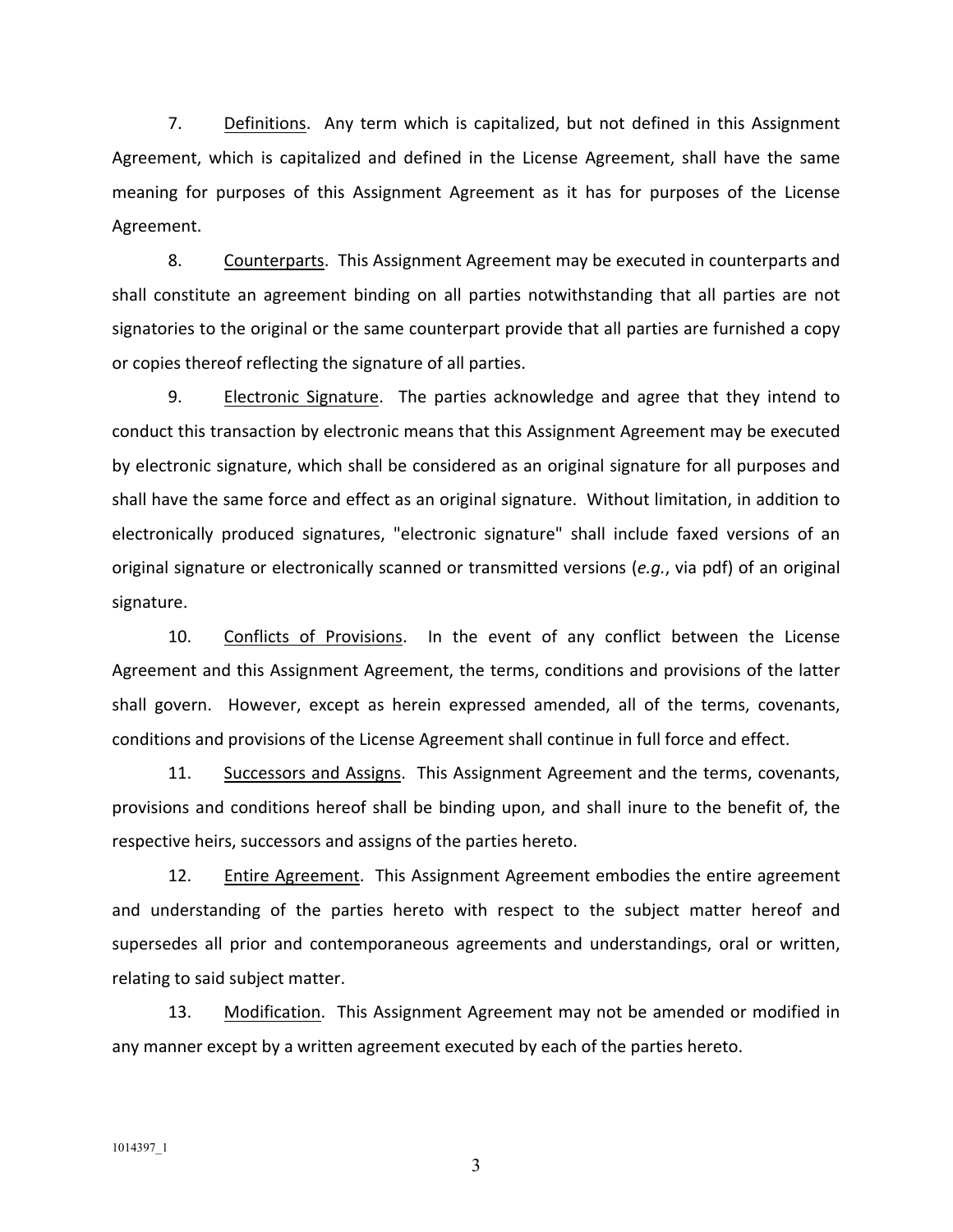14. Waiver. Neither party hereto shall be deemed to have waived any right, power or privilege under this Assignment Agreement unless such waiver shall have been expressed in a written instrument signed by the waiving party. The failure of any party hereto to enforce any provision of this Assignment Agreement shall in no way be construed as a waiver of such provision or a right of such party to thereafter enforce such provision or any other provision of this Assignment Agreement.

15. Governing Law. This Assignment Agreement and the respective rights and obligations of the parties hereto shall be governed by and construed in accordance with the internal laws of the State of Illinois, without regard to its conflicts of laws provisions.

16. Construction of Assignment Agreement. This Assignment Agreement shall not be construed more strictly against one party than against the other, merely by virtue of the fact that it may have been prepared primarily by counsel for one of the parties, it being recognized that both Assignor and Assignee have contributed substantially and materially to the preparation of this Assignment Agreement.

17. Severability. If any provision of this Assignment Agreement is held to be invalid or unenforceable, then, to the extent that such invalidity or unenforceability shall not deprive either party of any material benefit intended to be provided by this Assignment Agreement, the remaining provisions of this Assignment Agreement shall remain in full force and effect and shall be binding upon the parties hereto.

18. Captions. The captions of this Assignment Agreement are for convenience of reference only and do not in any way limit or amplify the terms hereof.

## [SIGNATURE PAGE FOLLOWS IMMEDIATELY]